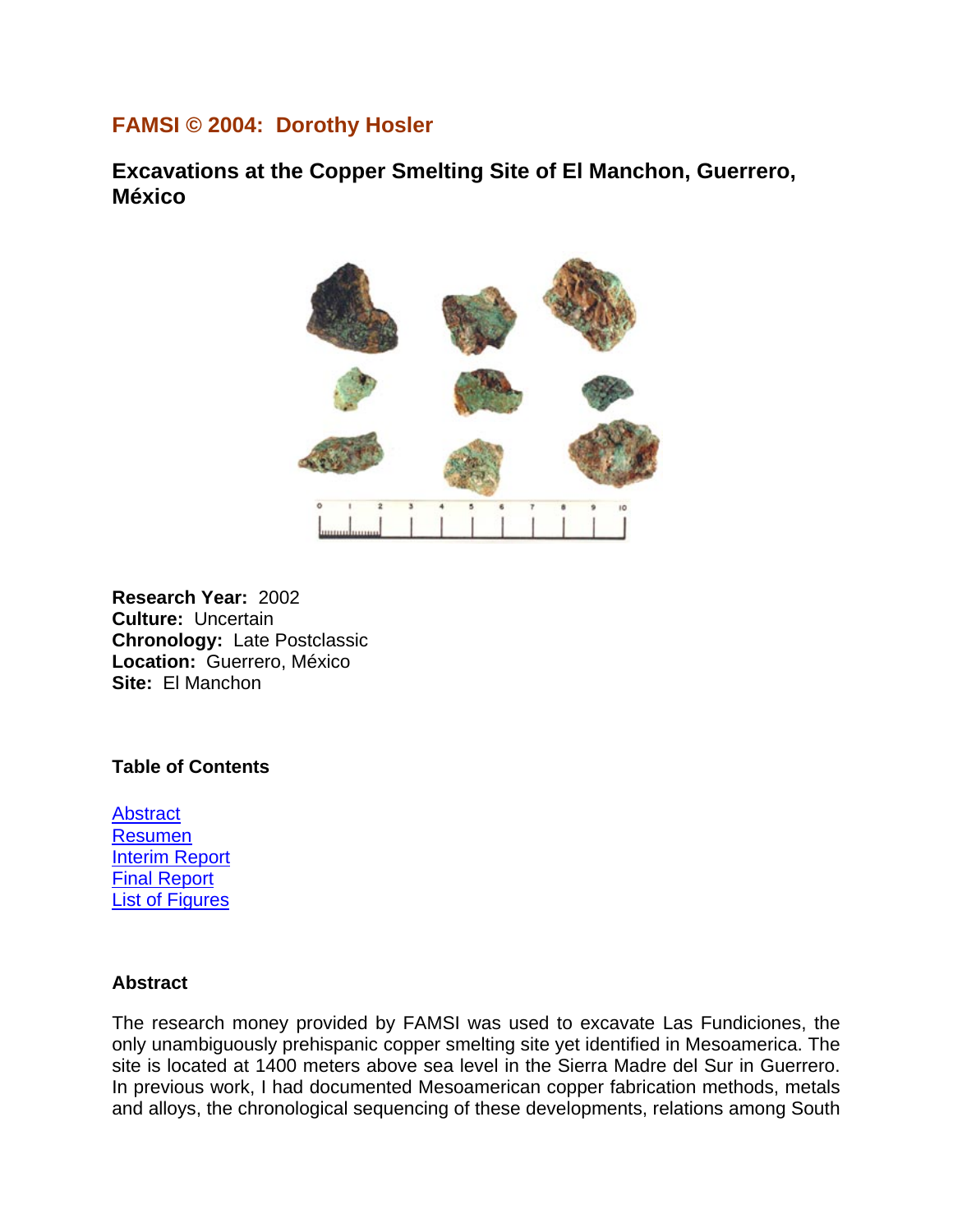American and Mesoamerican metallurgy, and the overall sumptuary emphasis of this technology. What we have lacked is evidence regarding metals production technology (smelting regimes, mining techniques, metals processing regimes, etc.) and the identity of the peoples responsible for these activities. We excavated the badly eroded remains of a furnace that consisted of worked stone, copper ore, slag, prehispanic potsherds, and two features that look like very small furnaces or crucibles. Subsequent work shows that the ore is malachite and cuprite in a quartz matrix. We also tested several structures in the habitation area (the surfaces of which had been badly disturbed by cattle and burros) two of which we investigated through horizontal excavations. Neither of these showed evidence of either domestic or craft activities, although we recovered two caches of potsherds. The analysis of the potsherds (which are highly eroded and fragmented) suggests that we are dealing with globular and other jar-shaped fragments, vases, cups with an annular base, and possible incense burners. Many present a white wash, paint, or slip, with red designs. This project will constitute a very long-term undertaking.

### <span id="page-1-0"></span>**Resumen**

La investigación apoyada por los fondos de FAMSI se ocupó en investigar Las Fundiciones, el único sitio definitivamente prehispánico de fundición de cobre que se haya hallado en Mesoamérica. Se localiza en la Sierra Madre del Sur en Guerrero a 1400 metros sobre el nivel del mar. En publicaciones previas ya se habían documentado las técnicas de fabricación del cobre y las aleaciones, el uso, la relación entre diseño, uso y materiales, la relación entre las metalurgias de Mesoamérica y las metalurgias de Sudamérica y el énfasis suntuario de esta tecnología. Faltaba evidencia de producción, y esa fue la meta de nuestra investigación en la temporada financiada por FAMSI. En cuanto a la excavación, investigamos los restos de un horno de fundición que consiste en un complejo revuelto de piedra, mineral de cobre, carbón, cuarzo (la roca matriz del mineral de cobre), escoria, tepalcates y dos elementos que parecen ser hornos o crisoles. El mineral de cobre es la malaquita y la cuprita. También probamos las estructuras en el área habitacional, dos de las cuales abrimos horizontalmente. Ninguno de los montículos presentaron datos estructurados que pudieran habernos revelado evidencias de actividades domésticas o de producción especializada, aunque en uno recuperamos dos depósitos de tepalcates. Las superficies de ambas estructuras han estado sujetas a décadas de perturbaciones provocadas por las vacas y burros que allí andan sueltos. Los análisis de los tepalcates –que están muy fragmentados y erosionados– nos pusieron ante la presencia de jarras, vasijas, copas de base anular, y coladores y posibles incensarios. Muchos presentan un fondo blanco con pintura roja. La investigación constituye un paso en lo que va a ser una investigación a muy largo plazo en la región.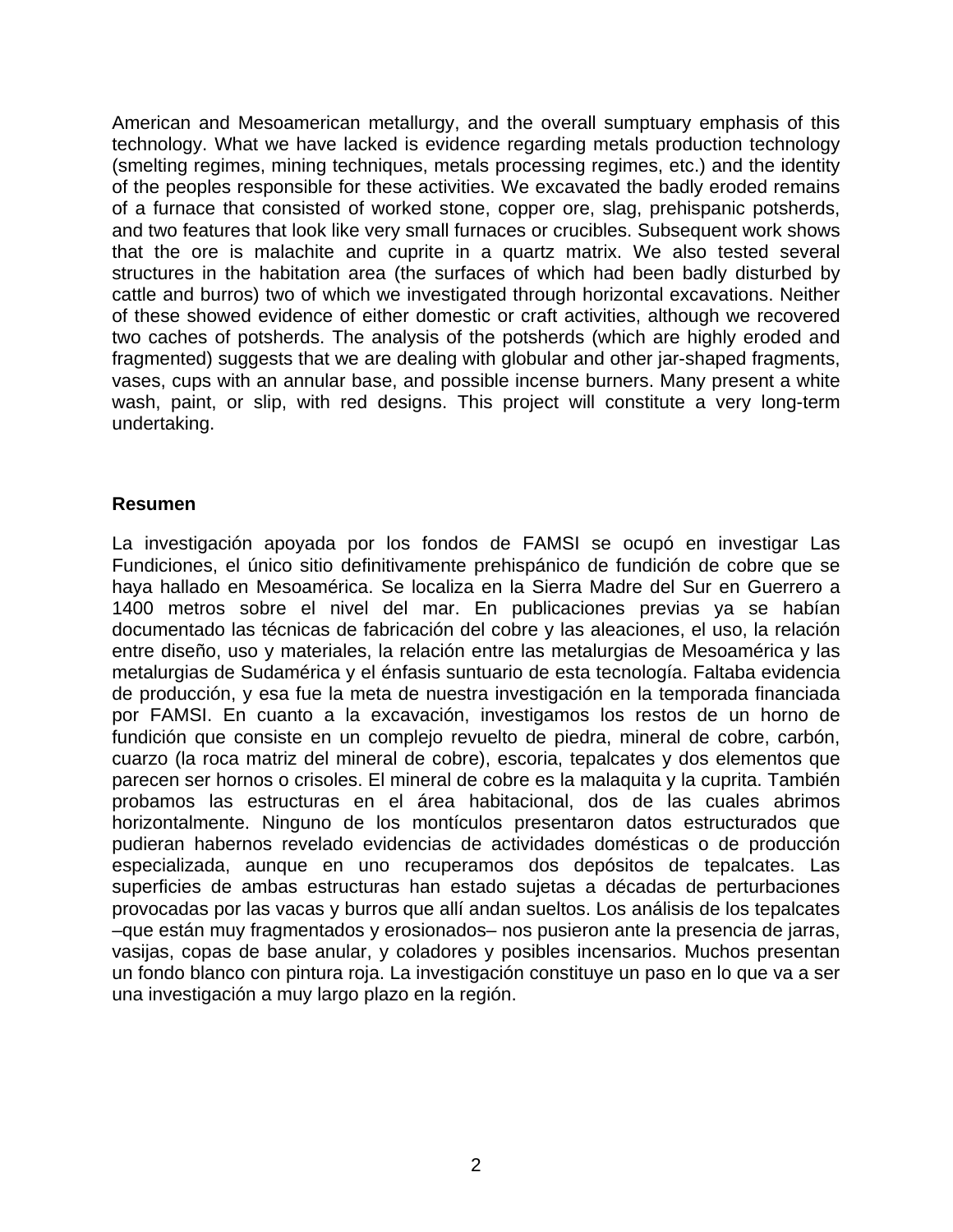Submitted 12/22/2003 by: Dr. Dorothy Hosler [hosler@MIT.EDU](mailto:hosler@MIT.EDU)

## <span id="page-2-0"></span>**Interim Report**

This report summarizes activities carried out during the funding period. We were able to accomplish the majority of the objectives set out in the research proposal (the second season of fieldwork at El Manchon, Guerrero). The principal activity was to map and to complete excavations of the large smelting furnace in Zone 2 and to trench into, and begin horizontal exposures in the structures in Zone 1. We also were able to begin construction of field facilities in the hamlet of El Manchon.

One major effort was to complete excavating the feature we have designated as a smelting furnace located in Zone 2 of the site. This feature is an assemblage consisting of one to two courses of jumbled stones (approximately  $3 \times 4$  m area) at the edge of an arroyo. A large slag accumulation appears immediately to the north of the assemblage. Slag, charcoal, and pieces of copper ore were recovered in excavations to 60 cm below the surface in the furnace during the previous field season. We completed excavating the furnace and produced two detailed maps of it including several cross sections. The assemblage appears to consist of four to five small furnaces that may have been in use simultaneously, and these consist of burned areas, charcoal, slag, and pieces of copper ore. We recovered a significant sample of thick, undiagnostic pottery in these excavations and a number of potsherds that are types also recovered in the habitation area. We were able to collect at least 50 radiocarbon samples from the furnace. We also recovered some 70 to 100 samples of quartz, some of which contain copper ore. The copper ore was closely associated with quartz. We have yet to locate that copper deposit.

We also trenched up to and through two of the rectangular structures in the habitation area and began horizontal exposure (to 70 cm) of one of them (Structure G). Cultural material is sparse, but we did locate and recover two potsherd caches within one of the structures (Structure G) at 40-50 cm. Soil color changes, charcoal, other organic remains suggest that this is a midden. Pottery types are the same as those recovered in the surface collections. We reached 1 m in two pits in this structure where we identified a stone alignment (.40 m  $\times$  .30 m) whose orientation does not conform to that of the structure and which could represent an earlier construction phase. We recovered numerous charcoal samples throughout this structure. We also trenched through a second structure in Zone 1, where we recovered very little cultural material. We plan to continue excavating both structures in the next field season. We also began to construct the field station (we made the adobe bricks and built an outhouse) but early rains put a stop to that activity.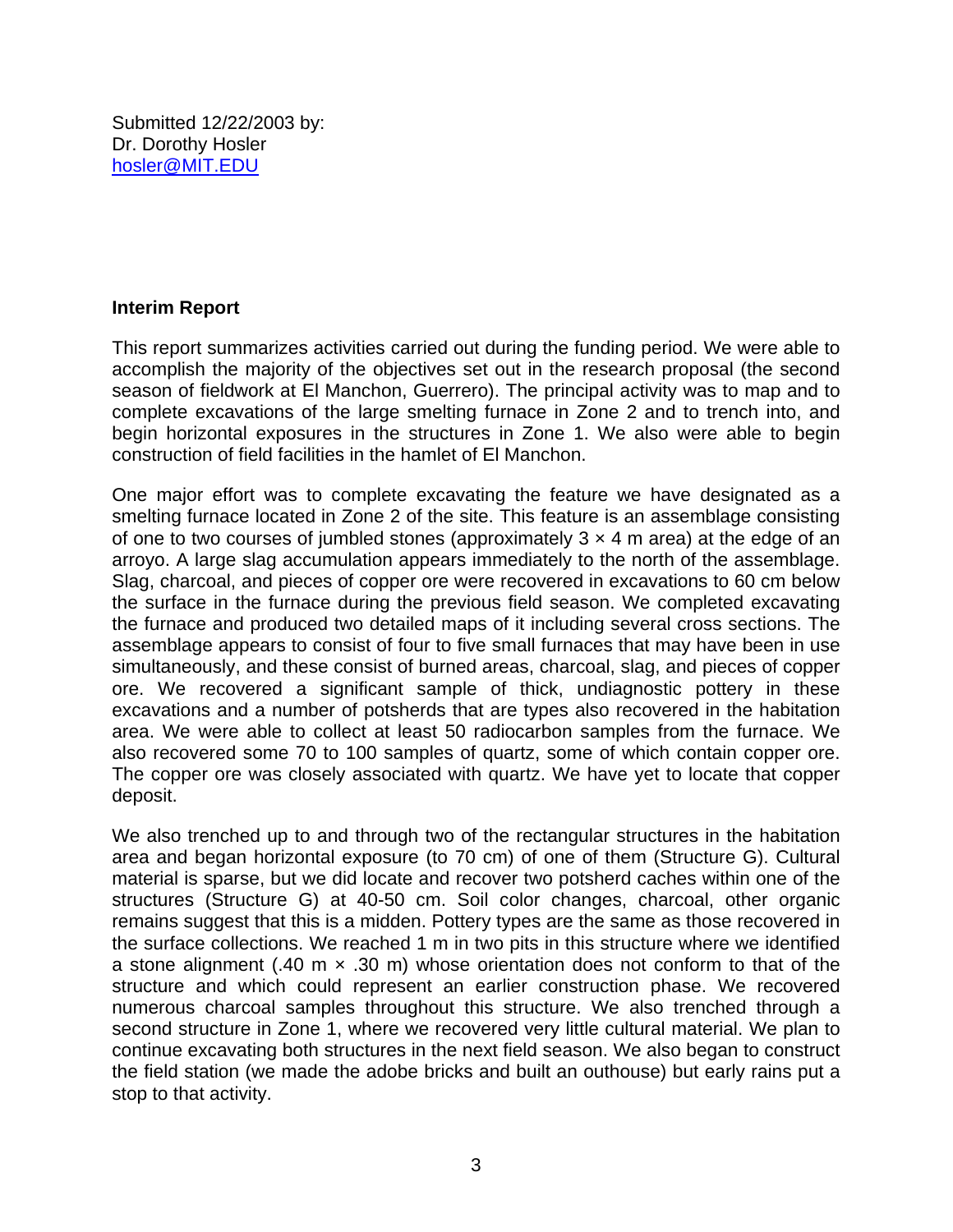<span id="page-3-0"></span>

**Figure 1. Furnace (horno b).**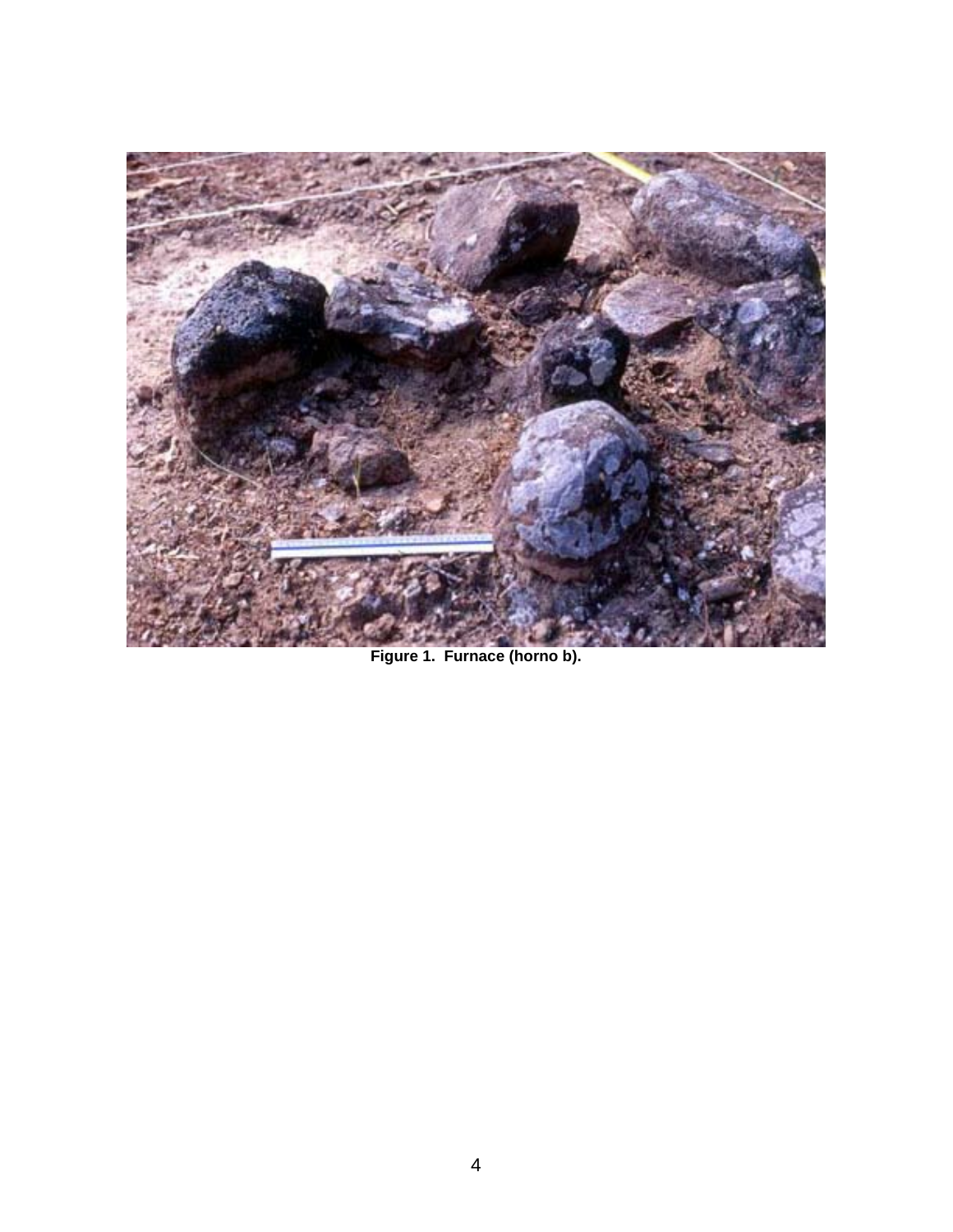<span id="page-4-0"></span>

**Figure 2. Furnace (horno c).**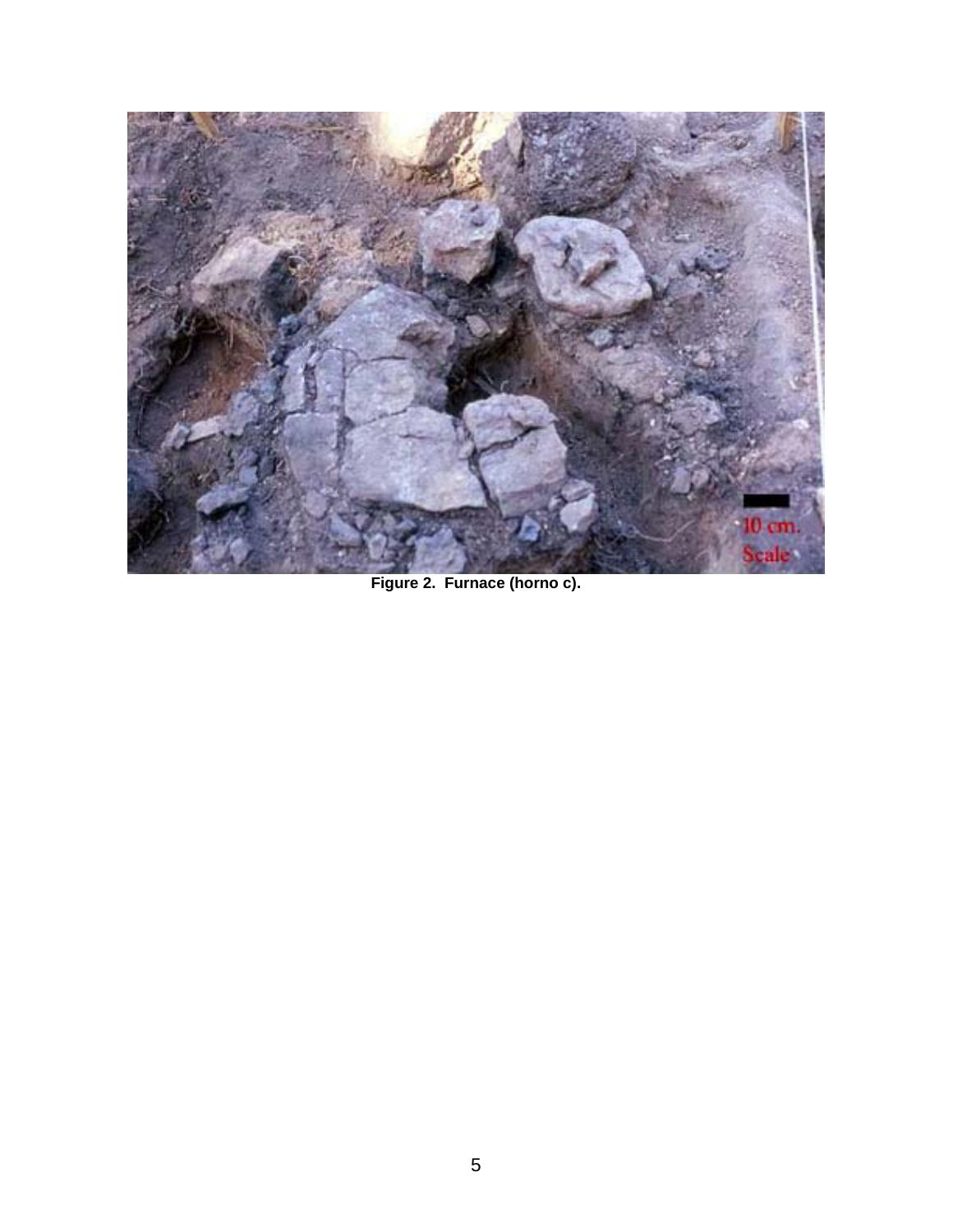<span id="page-5-0"></span>

**Figure 3. Copper ore from the site of El Manchon, Guerrero.**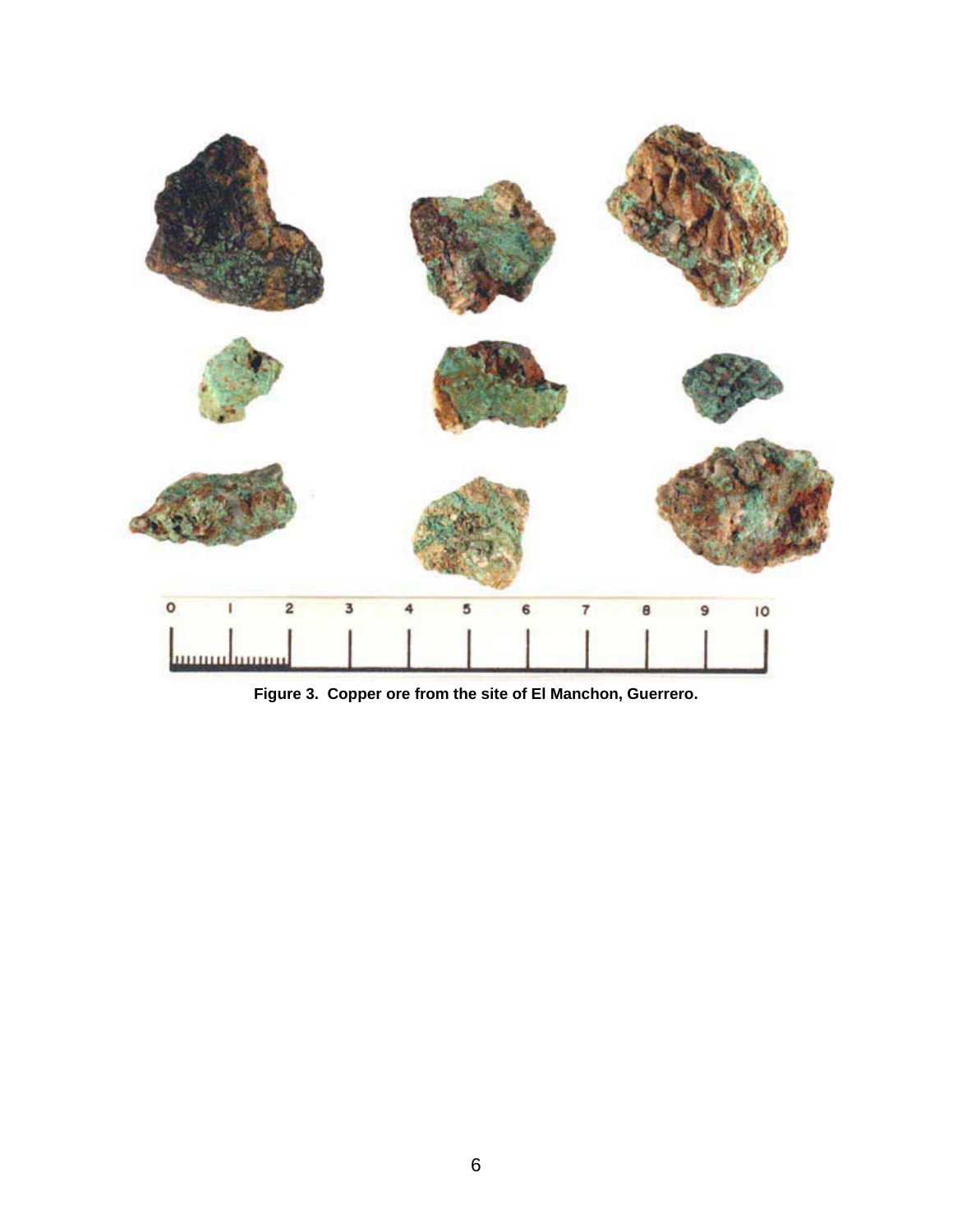<span id="page-6-0"></span>

**Figure 4. Quartz from the site of El Manchon, Guerrero.** 

<span id="page-6-1"></span>

**Figure 5. Copper ore and quartz from the site of El Manchon, Guerrero.**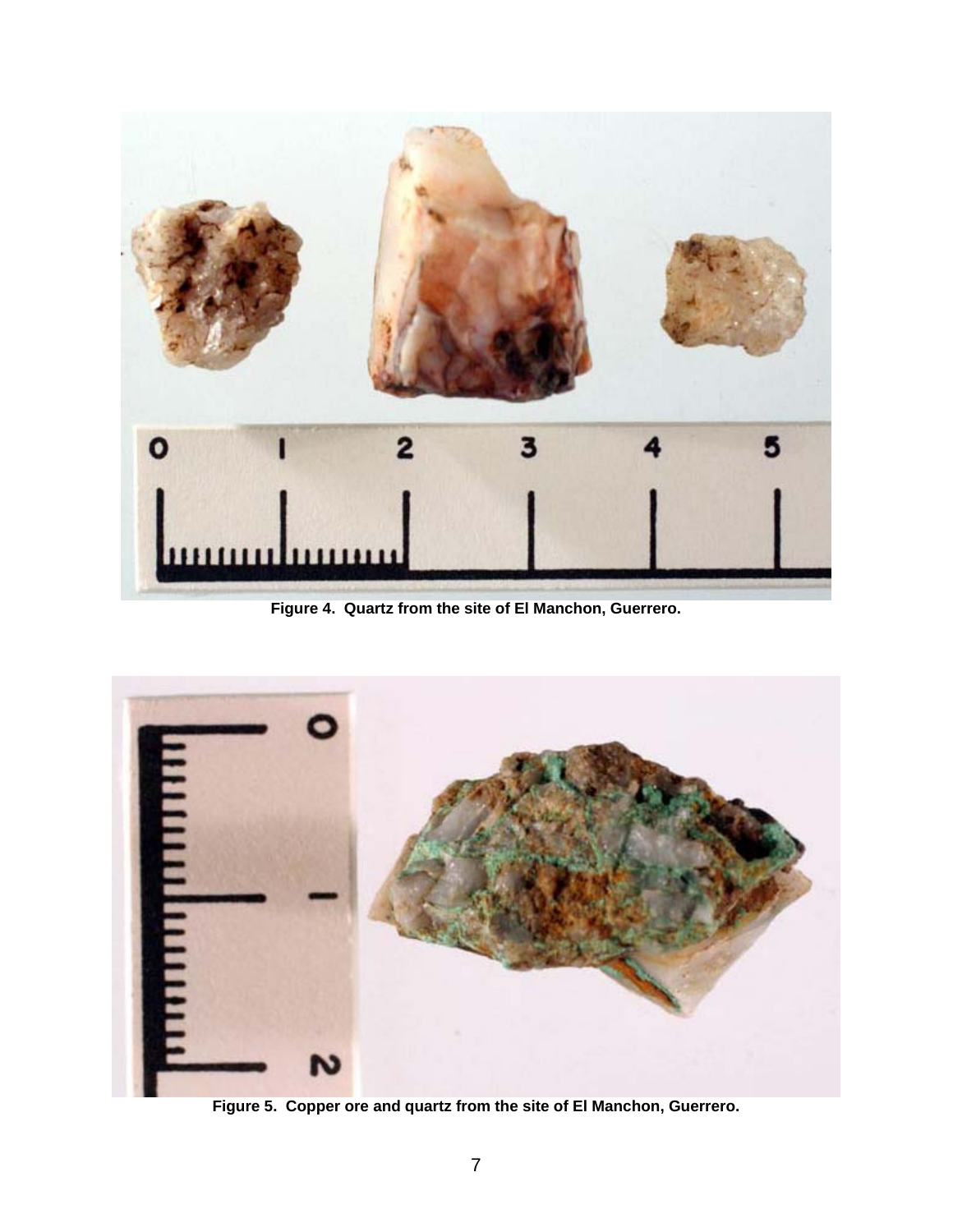<span id="page-7-1"></span>

**Figure 6. Adobe brick-making.** 

## <span id="page-7-0"></span>**Final Report**

The work described here and funded by FAMSI, addresses one of the most significant gaps in our understanding of the copper-based metallurgy that developed in ancient Mesoamerica. Until our excavations of El Manchon, we had scant archaeological evidence of metal production–smelting, and processing, and where those activities were located–although we do possess ample documentation of fabrication methods, alloys used, (copper-tin, copper-arsenic bronze, and copper-silver alloys) the relationships with South America, and the overall sumptuary emphasis of this technology. El Manchon is one of several copper smelting sites I located in the Balsas drainage of Guerrero in a 1997 survey. El Manchon is thus far the only such smelting site reported in Mesoamerica. The site is situated at 1400 meters above sea level in the *Sierra Madre del Sur* of Guerrero and consists of two physically distinct habitation areas characterized by long, low rectangular mounds measuring from 12 to 22 m in length, 2.5 m in width, and about 2 m in height. There also is a large smelting area between these two areas delimited by two seasonal streams. The smelting area is covered with a glassy-like slag and disturbed furnace remains. The site itself stretches across approximately 1 km, is crosscut by deep barrancas and arroyos, and is highly eroded.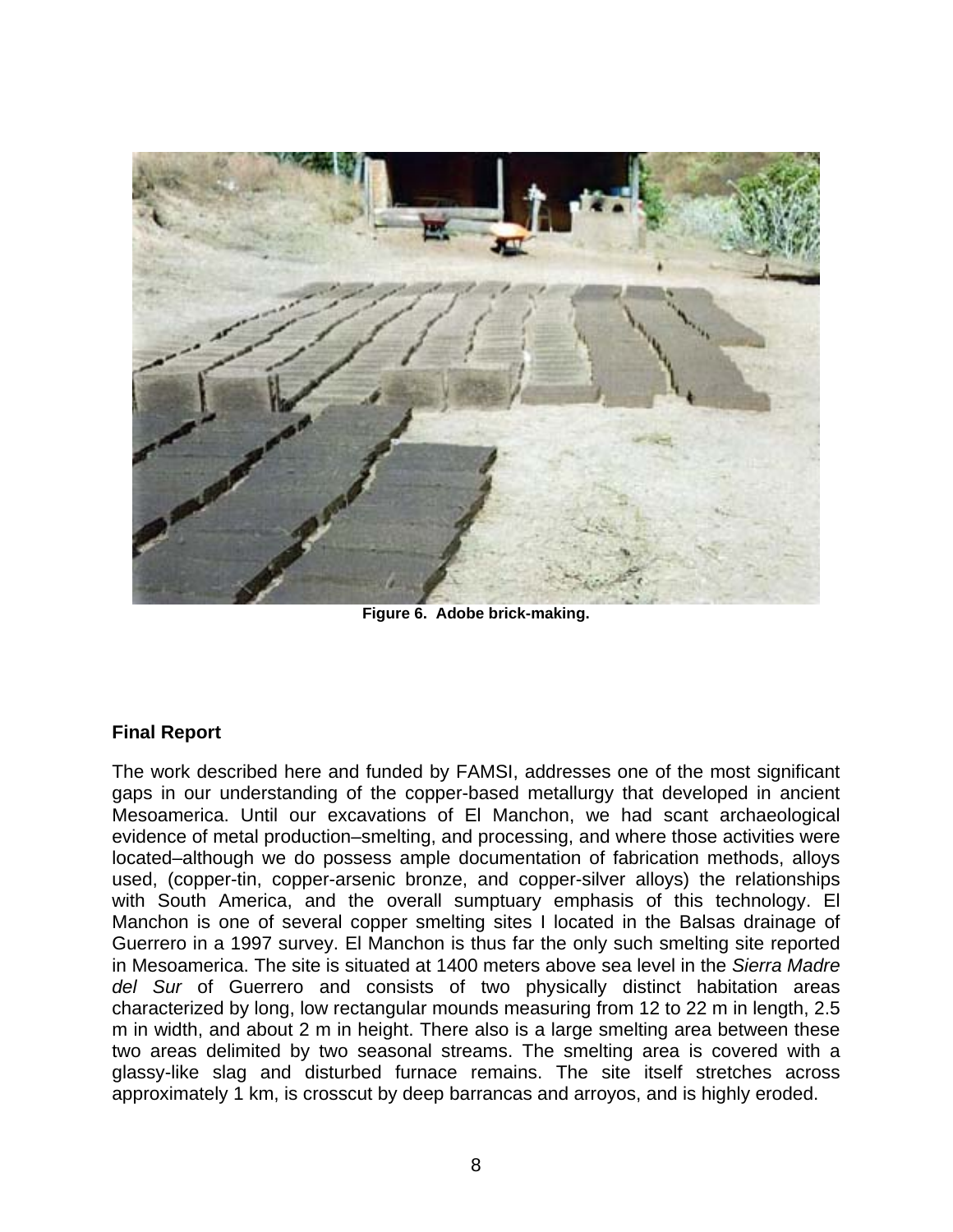With the support of FAMSI, we completed one field season at the site which is discussed in the *[Interim Report](#page-2-0)*. We also constructed a rudimentary base camp. The investigations of the smelting area consisted of complete excavation and mapping of one of the furnaces. We recovered volumes of slag and numerous samples of copper ore, and a number of potsherds. This particular furnace had been badly disturbed by tree roots, making the original configuration nearly impossible to determine. We also tested several of the mounds in the storage/habitation areas and opened two of them horizontally. We were able to recover caches of potsherds (that look like a midden) and to collect a number of obsidian and quartz samples from within these mounds, but found no structured evidence of domestic or craft activities (cooking or other). We likewise were unable to identify postholes that might have supported a wooden or thatch superstructure. We so far are unable to definitively identify the function or use of these long rectangular structures, but plan to explore this problem further in the next field season.

During June of 2002 and June of 2003, we undertook preliminary analysis of the pottery as well as the copper ores and slags that we recovered from the furnace. We were able to identify plates, jars, shallow bowls, a cup with a pedestal base, and numerous fragments of either incense burners or large ladles. All of these are highly eroded, but many consist of red decorative elements on a white slip. The red paint has been applied before firing. Our studies show that the copper ore is malachite and cuprite, associated with iron oxide in a quartz matrix. Experimental work shows that the ore is self fluxing, which lowers the melting point of the copper. Our work on this aspect of the smelting technology continues. We plan to source the obsidian (which includes green, grey, and black) and to submit a number of carbon samples for analysis (we collected approximately 100 samples). The results of these and other on-going laboratory studies, in conjunction with further excavations, will amplify our interpretation of this smelting technology and this site.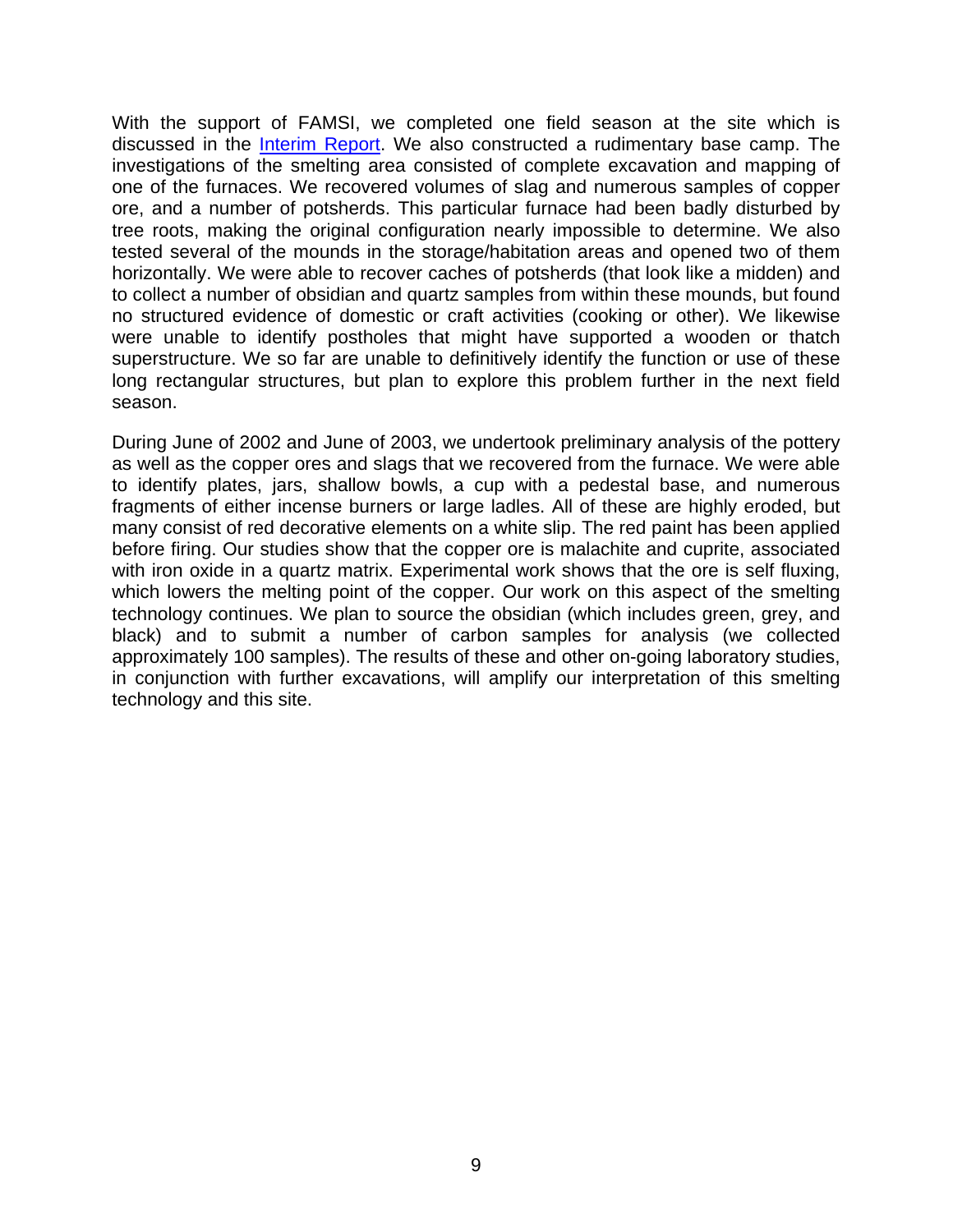<span id="page-9-0"></span>

**Figure 7. Research station.** 

<span id="page-9-1"></span>

**Figure 8. Structure repair.**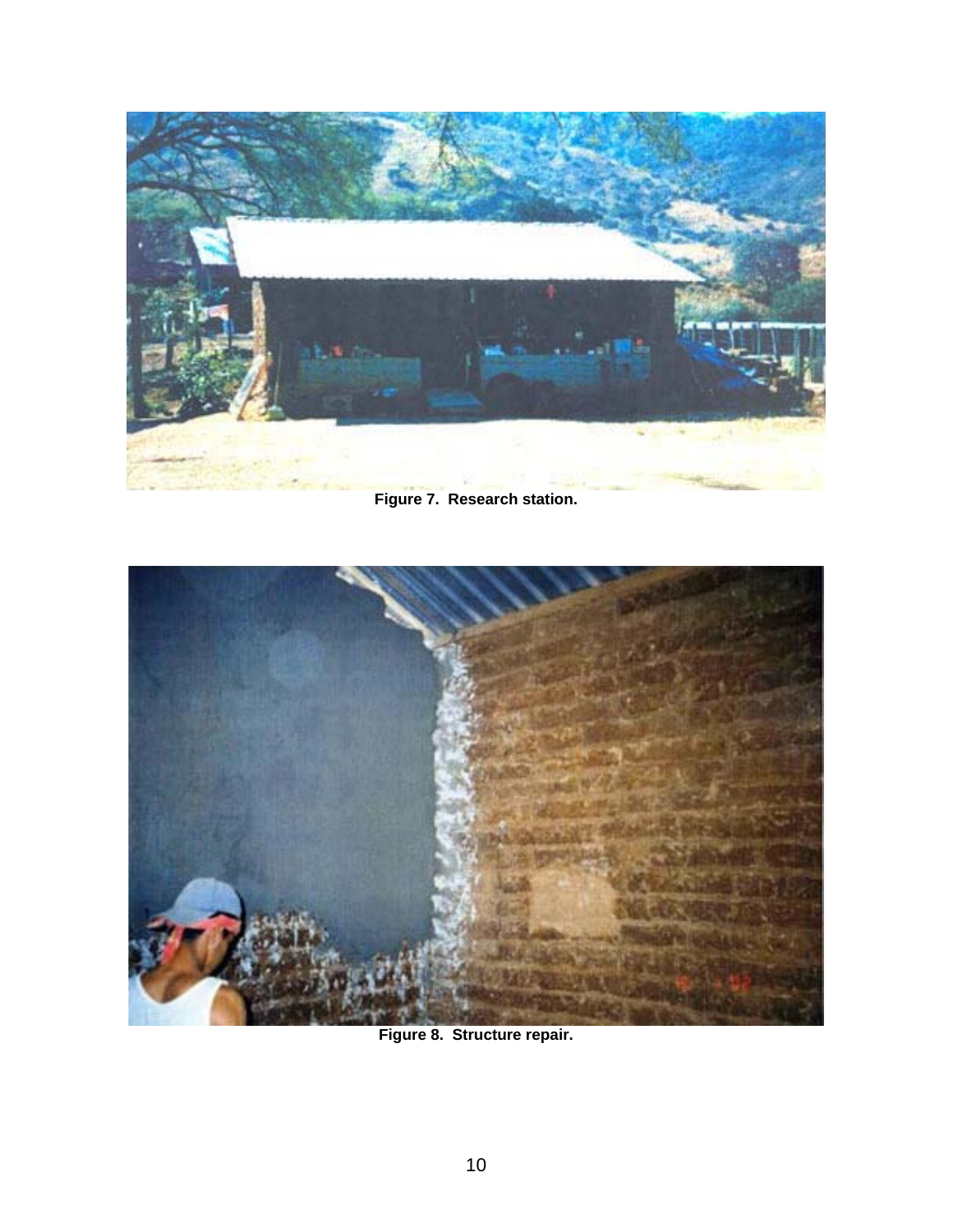<span id="page-10-0"></span>

**Figure 9. Green obsidian from the site of El Manchon, Guerrero.**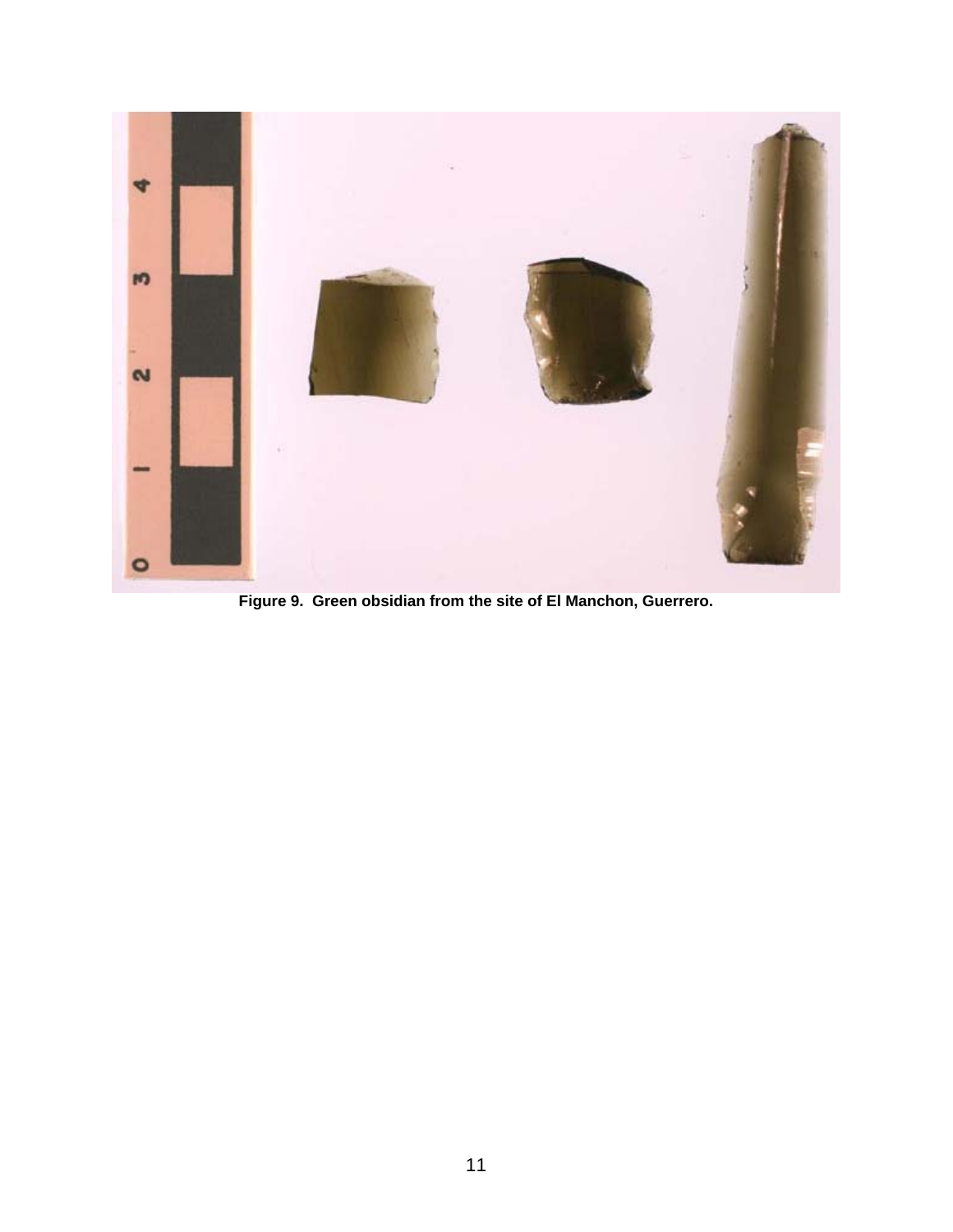<span id="page-11-0"></span>

**Figure 10. Grey obsidian from the site of El Manchon, Guerrero.**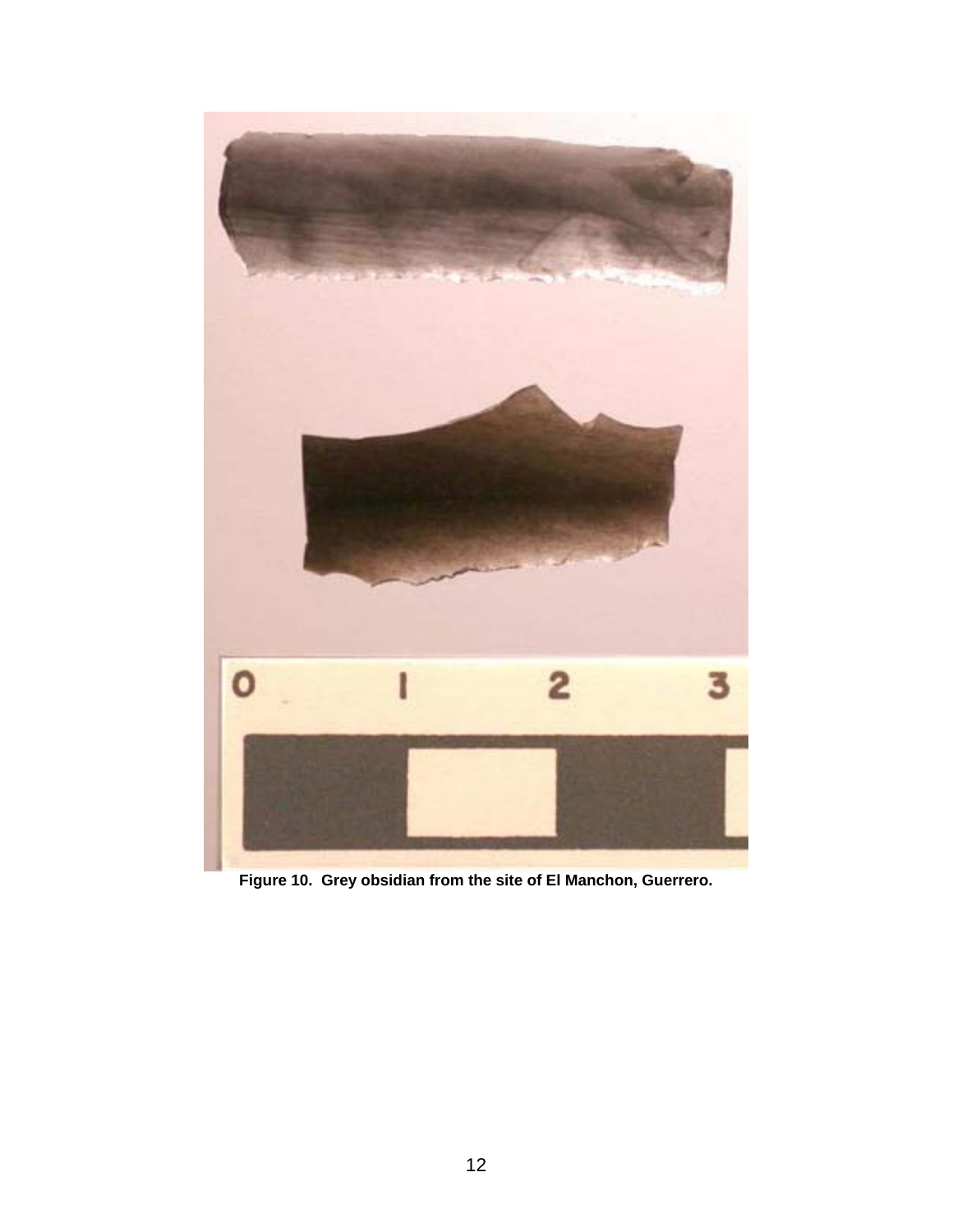<span id="page-12-0"></span>

**Figure 11. Black obsidian from the site of El Manchon, Guerrero.**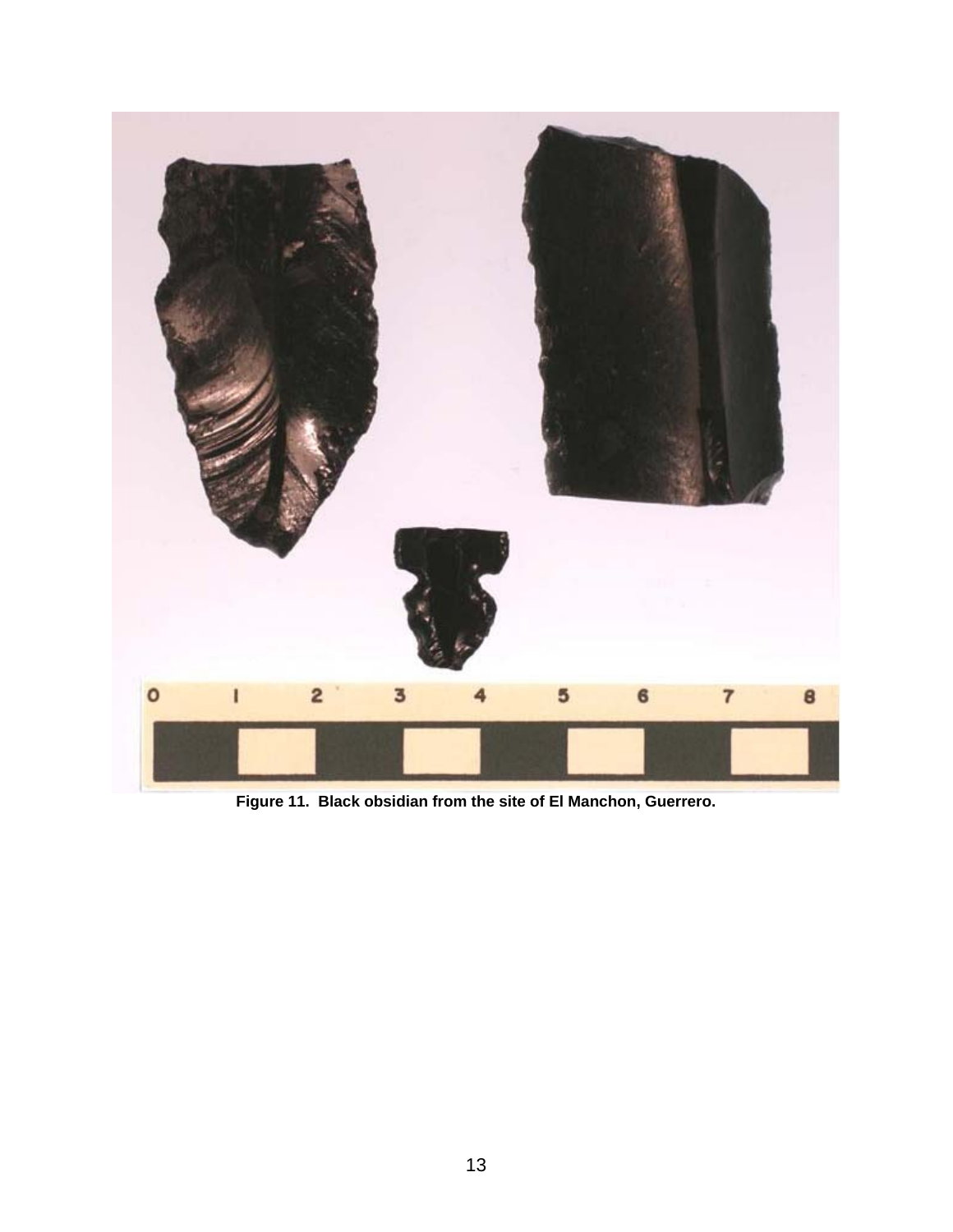<span id="page-13-0"></span>

**Figure 12. Green-brown obsidian from the site of El Manchon, Guerrero.**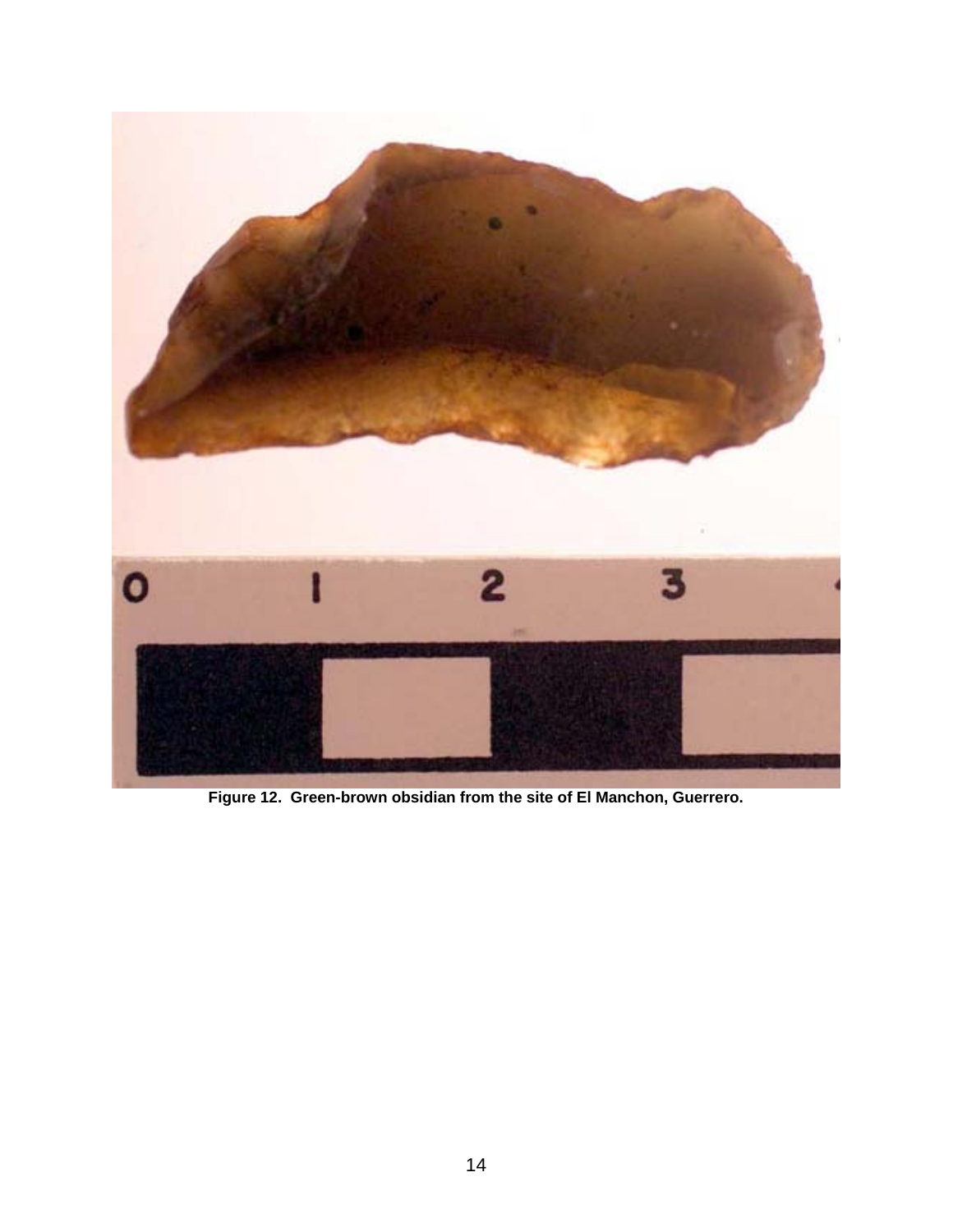<span id="page-14-0"></span>

**Figure 13. Annular base cup.** 

<span id="page-14-1"></span>

**Figure 14. Annular base cup base.**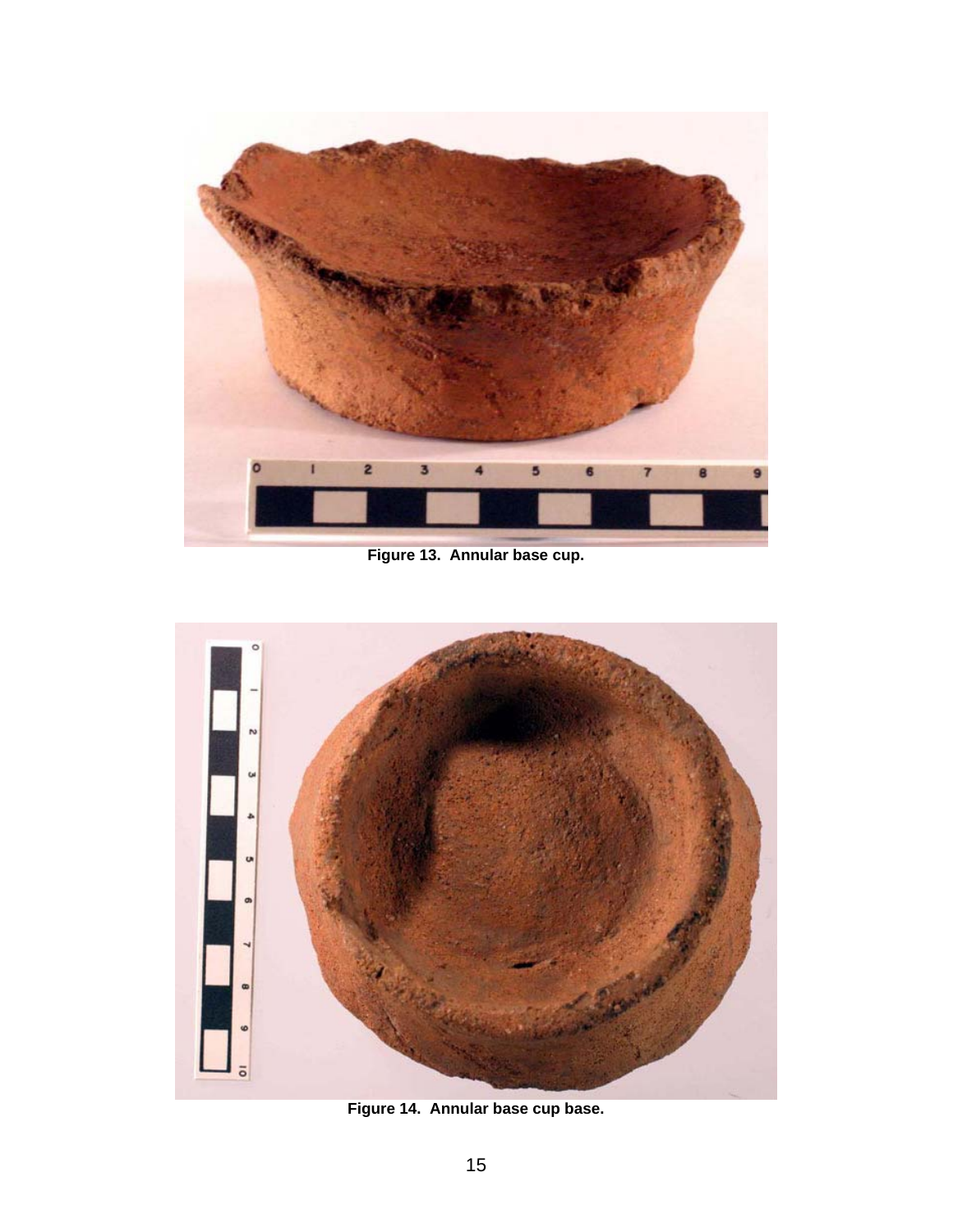<span id="page-15-0"></span>

**Figure 15. Colander pot interior.**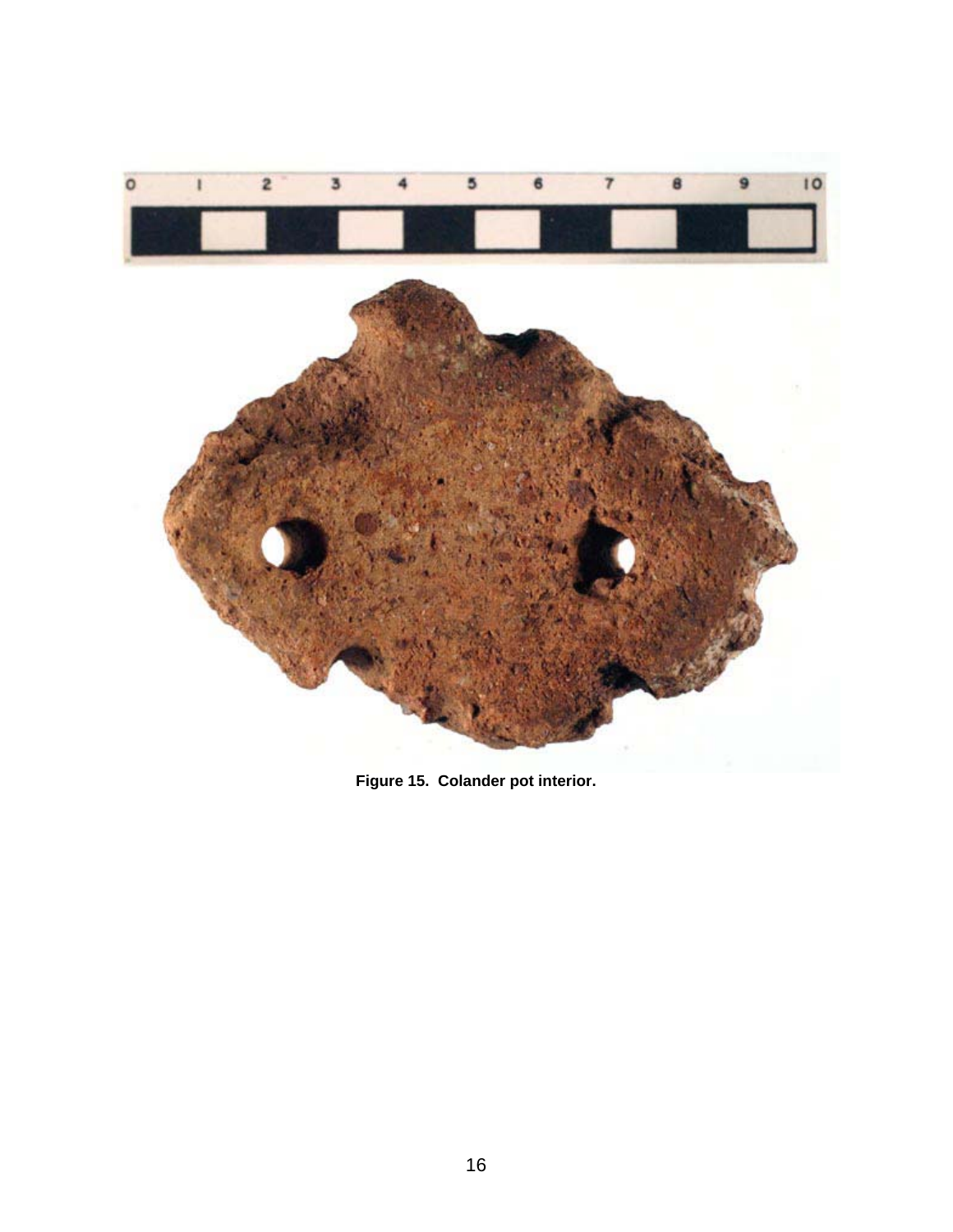<span id="page-16-0"></span>

**Figure 16. Footed bowl with red paint.**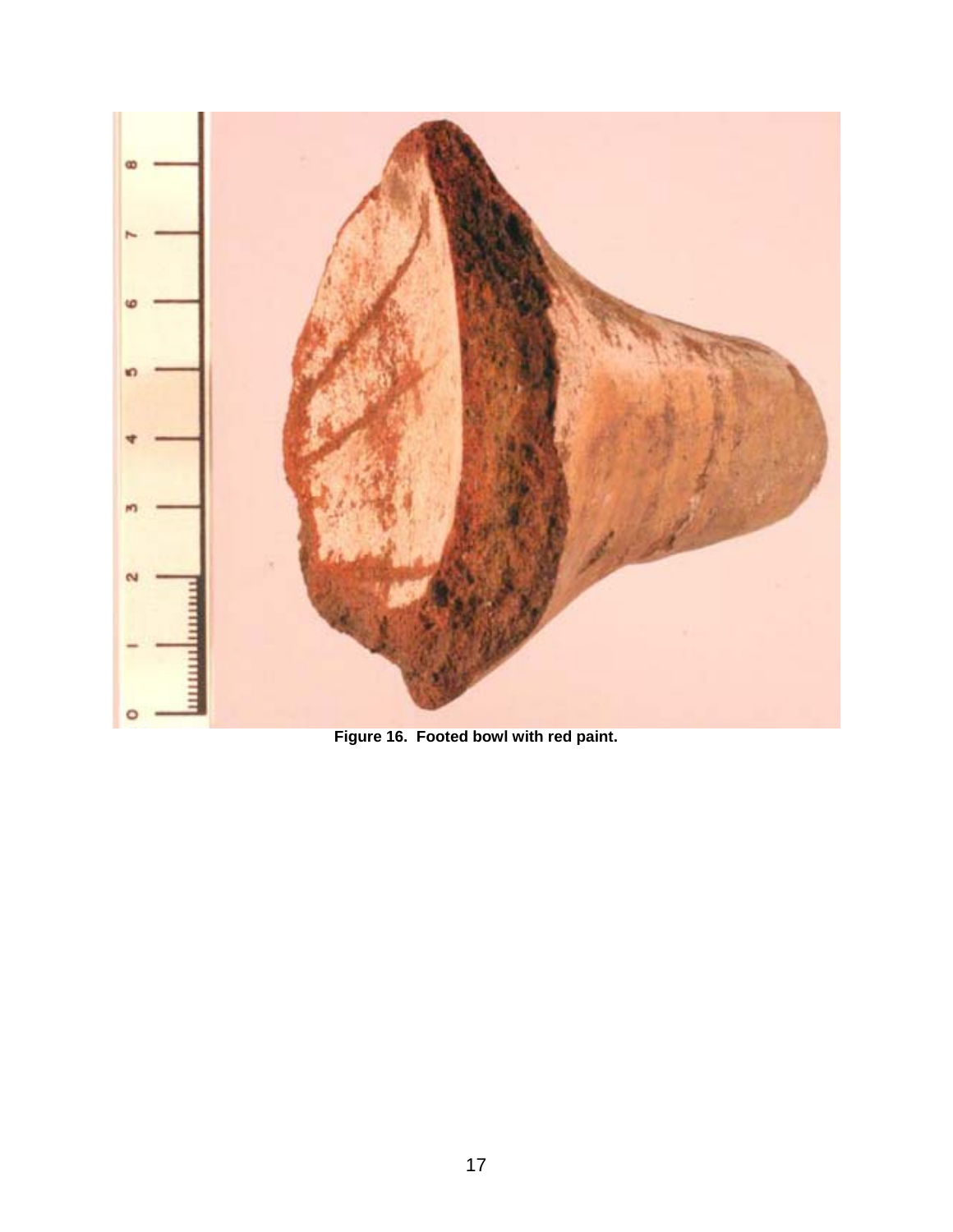<span id="page-17-0"></span>

**Figure 17. Footed bowl with red paint, profile.**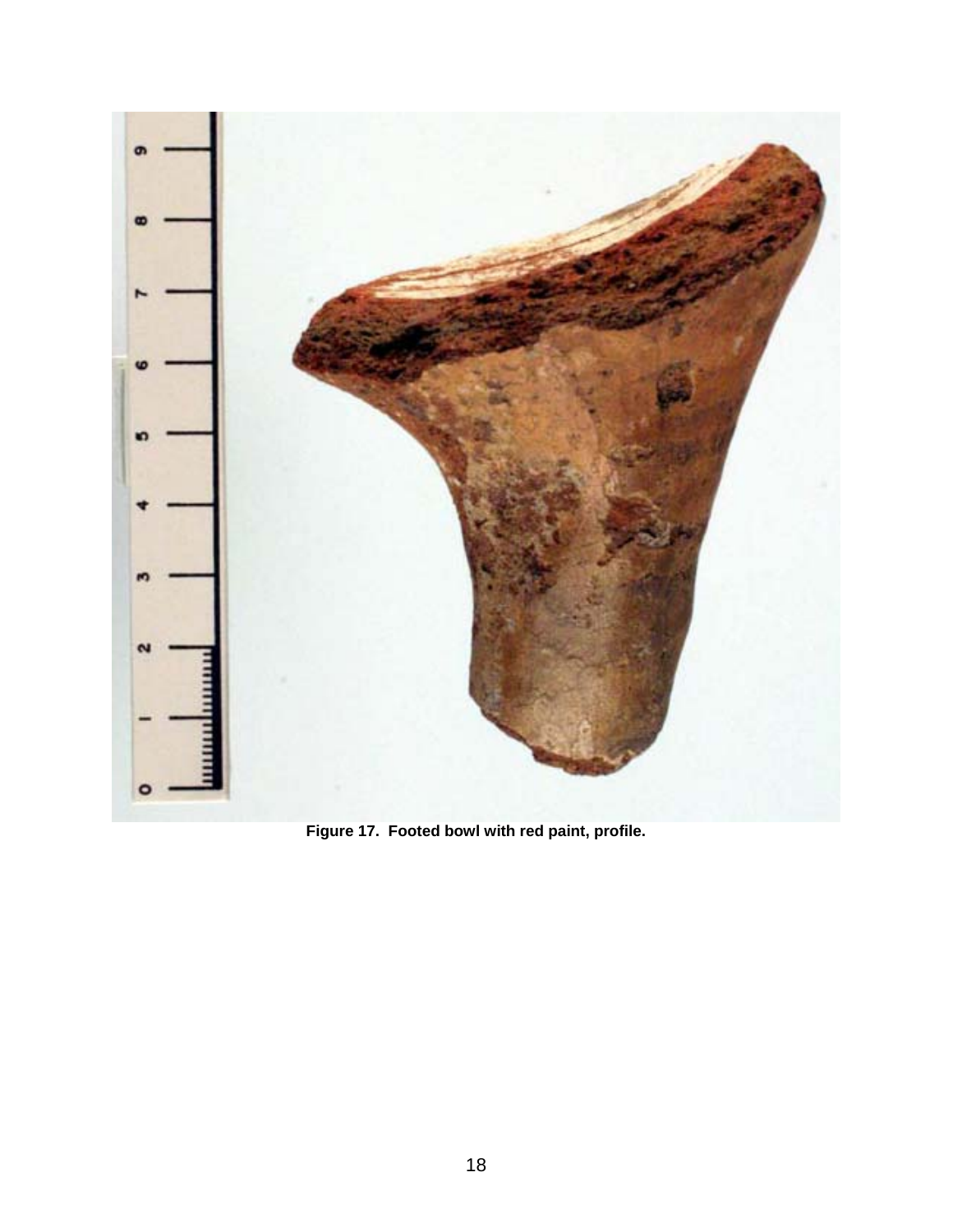<span id="page-18-0"></span>

**Figure 18. Miniature bowl, profile.**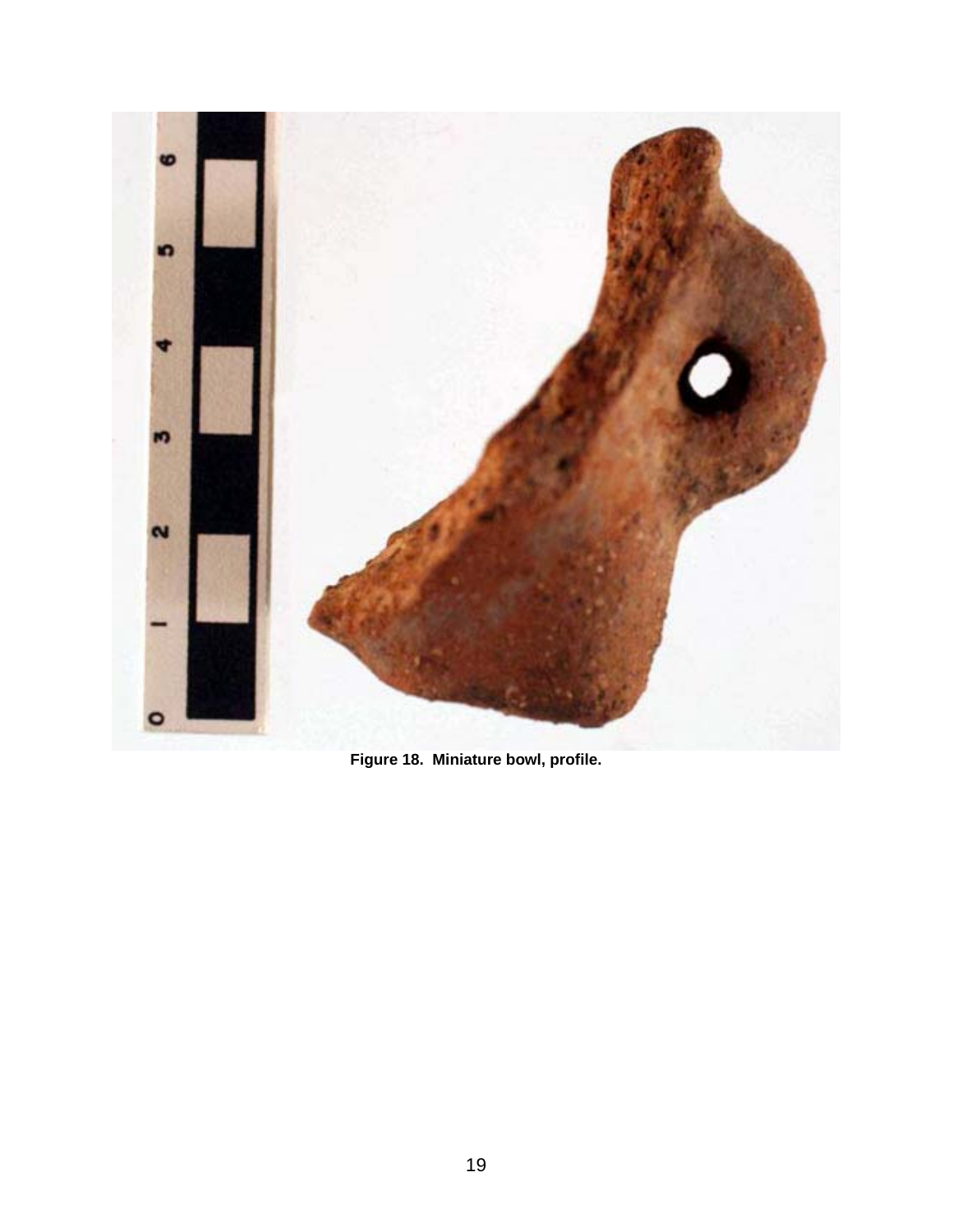<span id="page-19-0"></span>

**Figure 19. Pedestal bowl.**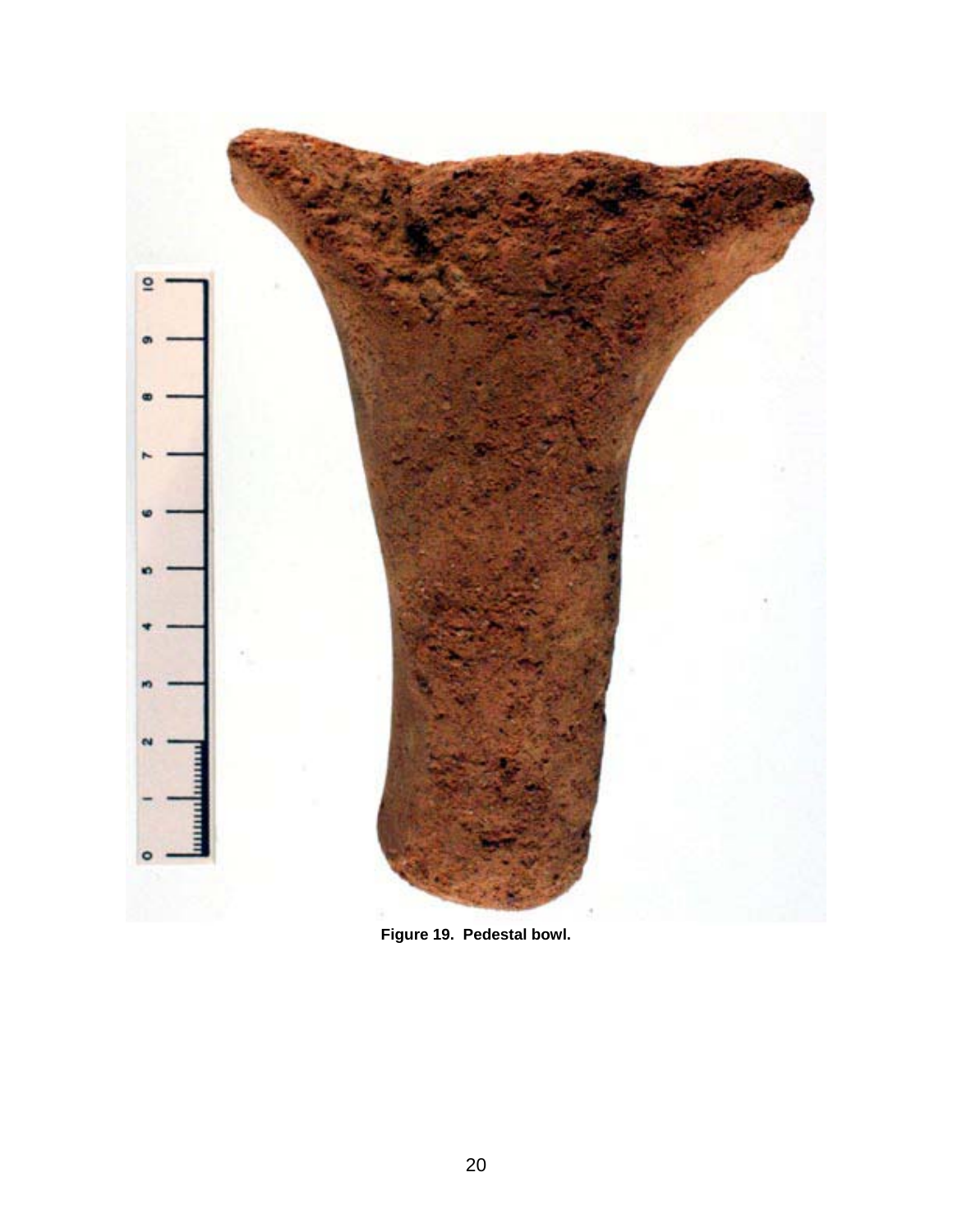<span id="page-20-0"></span>

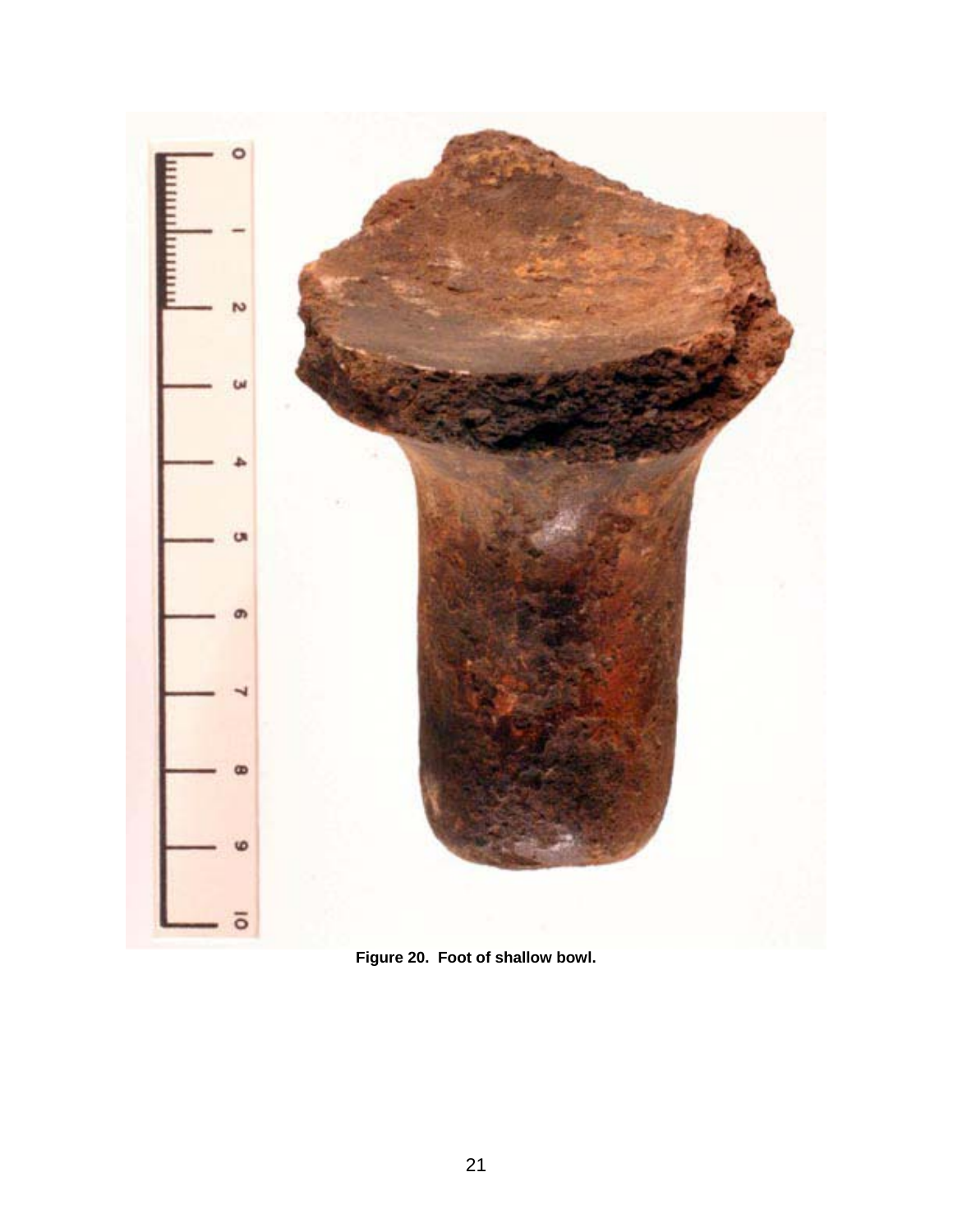<span id="page-21-0"></span>

**Figure 21. Foot of shallow bowl. Arrows indicate red and white wash.**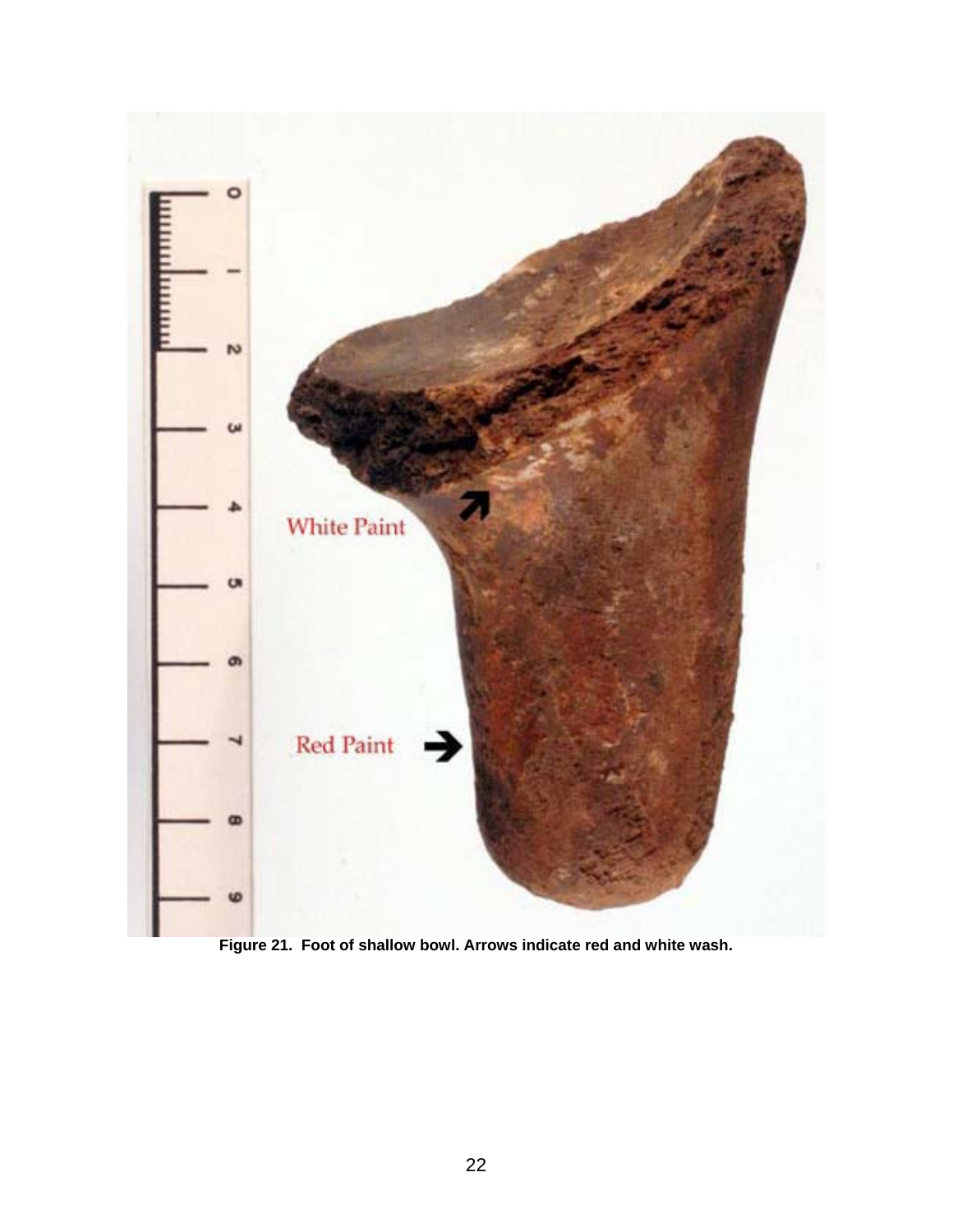<span id="page-22-0"></span>

**Figure 22. Support attachment site with red and white paint (a).** 

<span id="page-22-1"></span>

**Figure 23. Support attachment site with red and white paint (b).**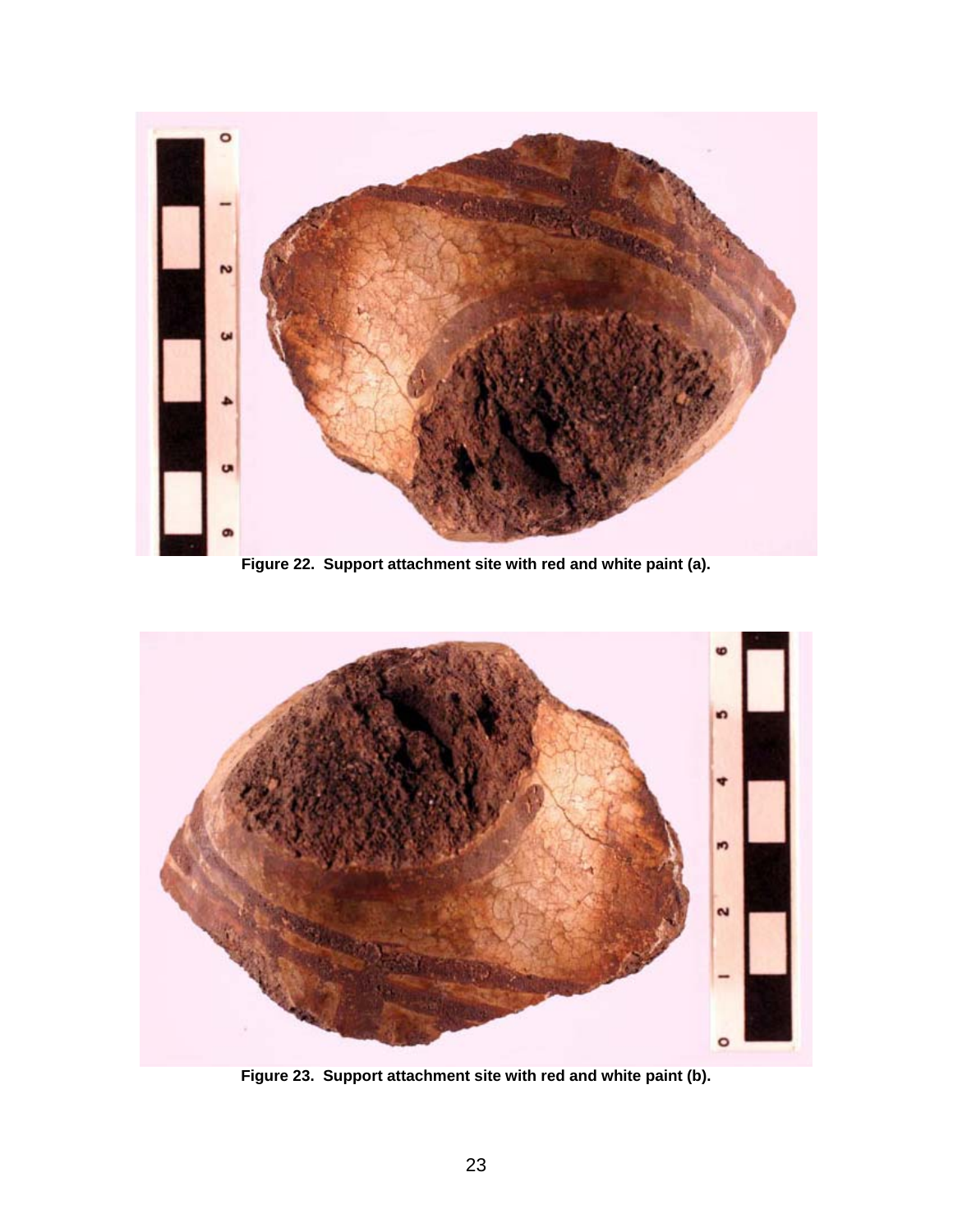<span id="page-23-0"></span>

**Figure 24. Loop support foot with red and white paint.** 

## *Comments*

This research project will constitute a long-term undertaking, in part because we are working in an area that is virtually unknown archaeologically. The location of El Manchon, as well as the material remains (pottery, architecture) suggests that this was not a metal production site dominated by any of the well-documented contemporary social groups (Tarascan, Matlatzinca, Mexica). We do have two preliminary dates that cluster around 1300 A.D., but these should be considered very approximate. We do not yet know the ethnic affiliations of the people living in this mountainous area of Guerrero. These data will begin to emerge as we continue the analysis of the pottery, in further excavations and in comparative studies. We also do not know where the copper ingots were processed following smelting. We may yet recover them at the site of El Manchon itself, or alternatively, several sites lie within close proximity of El Manchon, and at least one of these is characterized by monumental architecture. Local people report that they have recovered copper rings from that site and this area may be appropriate to explore in future work.